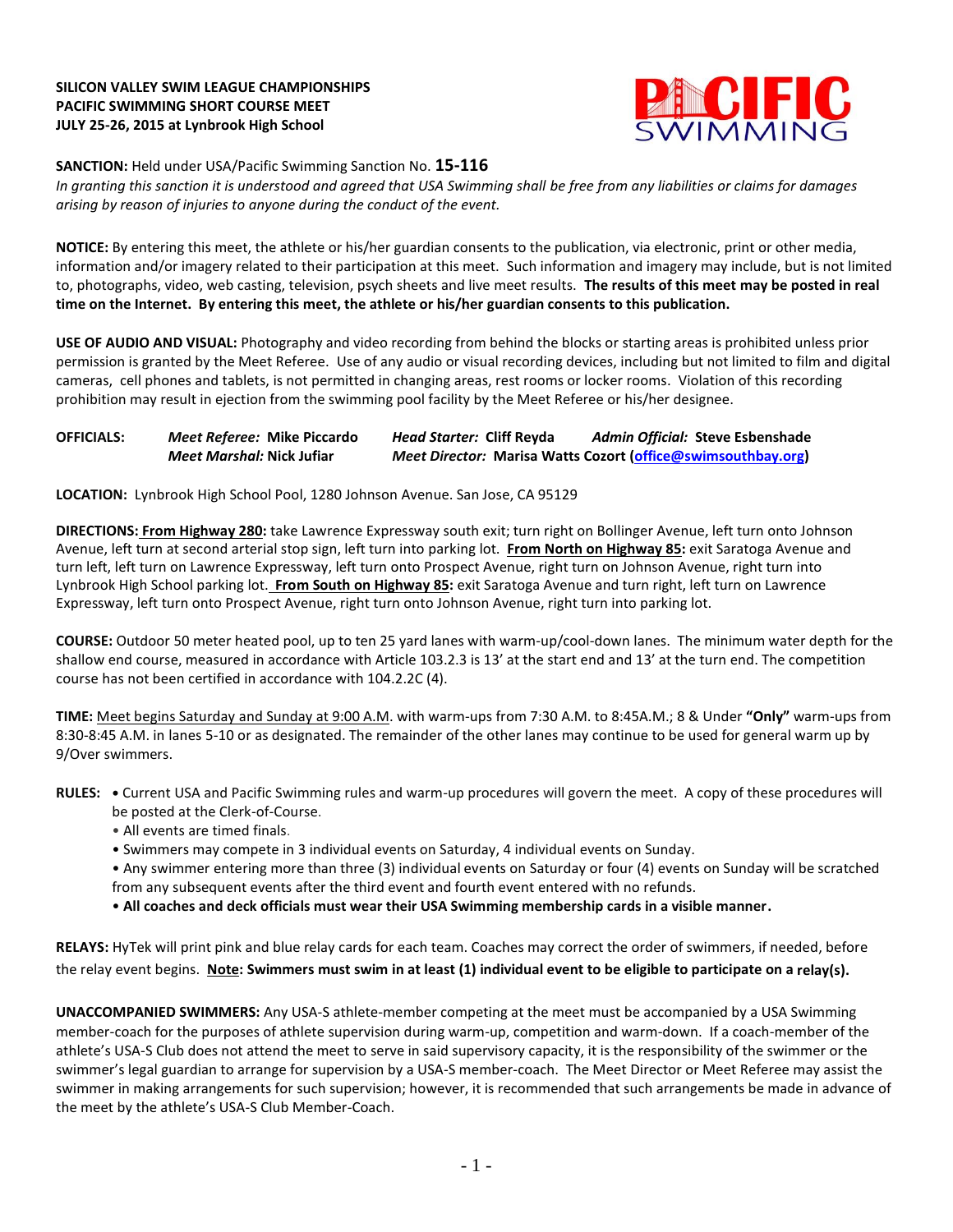**RACING STARTS:** Swimmers must be certified by a USA-S member-coach as being proficient in performing a racing start, or must start the race in the water. It is the responsibility of the swimmer or the swimmer's legal guardian to ensure compliance with this requirement.

**RESTRICTIONS:** • Smoking and the use of other tobacco products is prohibited on the pool deck, in the locker rooms, in spectator

seating, or standing areas and in all areas used by swimmers, during the meet and during warm-up periods.

- Sale and use of alcoholic beverages is prohibited in all areas of the meet venue.
- No glass containers are allowed in the meet venue.
- No propane heaters are permitted except for snack bar/meet operations.
- All shelters must be properly secured.
- Changing into or out of swimsuits other than in locker rooms or other designated areas is prohibited.

• Destructive devices, to include but not limited to, explosive devices and equipment, firearms (open or concealed), blades, knives, mace, stun guns and blunt objects are strictly prohibited in the swimming facility and its surrounding areas. If observed, the Meet Referee or his/her designee may ask that these devices be stored safely away from the public or removed from the facility. Noncompliance may result in the reporting to law enforcement authorities and ejection from the facility. Law enforcement officers (LEO) are exempt per applicable laws.

. No food will be allowed on the pool deck. This is the policy for Lynbrook High School. Glass containers of all kinds, sale and use of alcoholic beverages and tobacco products are prohibited in all areas of the meet venue which includes the pool deck, locker rooms, and spectator seating, standing areas and in all areas used by swimmers, during the meet and during warm-up periods..

**ELIGIBILITY:** • Swimmers must be current members of USA-S and enter their name and registration number on the meet entry card as they are shown on their Registration Card. If this is not done, it may be difficult to match the swimmer with the registration and times database. The meet host will check all swimmer registrations against the SWIMS database and if not found to be registered, the Meet Director shall accept the registration at the meet (a \$10 surcharge will be added to the regular registration fee). Duplicate registrations will be refunded by mail.

- All swimmers must be members of SVSL teams BAY, CSC, OAQ, GATO, SLST, and MAKO.
- A swimmer must have participated in at least one SVSL dual meet to be eligible to participate in the League

Championships. Unattached swimmers may not score individual or team points.

• Entries with **"NO TIME" will be ACCEPTED.** Swimmers may enter any event regardless of the times they've achieved.

• Entry times submitted for this meet will be checked against a computer database and may be changed in accordance with Pacific Swimming Entry Time Verification Procedures.

- Disabled swimmers are welcome to attend this meet and should contact the Meet Director or Meet Referee regarding any special accommodations on entry times and seeding per Pacific Swimming policy.
- Swimmers 19 years of age and over may compete in the meet for time only, no awards. Such swimmers must have met standards for the 17-18 age group.
- The swimmer's age will be the age of the swimmer on the first day of the meet.

**ENTRIES:** This is a team entered meet. All team entries must be submitted in HyTek Commlink format. Teams' **individual and relay** electronic data entry files are to be emailed by 7:00 P.M. Monday, July 20, 2015 to: **[oaqmm1@gmail.com](mailto:oaqmm1@gmail.com)** The electronic data entry files will have precedence in a discrepancy. Payments must be made with a single team check written to the **"SVSL"** accompanied by a signed hard copy of the HyTek Individual Meet Entries Report by Name, a floppy disk backup/flash drive of electronic data entries, and be delivered to the clerk of the course no later than the start of the competition on Saturday, July 25, 2015. **No late or deck entries will be accepted**. No refunds will be made.

**ENTRY FEES:** \$4.00 per event plus an \$8.00 participation fee per swimmer. \$9.00 per relay event. Make your **"one team check"**  payable to: **"SVSL" and give to Shannon Mackin at the swim meet.**

**CHECK-IN:** The meet will be deck seeded. Swimmers must check-in at the Clerk-of-Course. Close of check-in for all individual events shall be no more than 60 minutes before the estimated time of the start of the first heat of the event. No event shall be closed more than 30 minutes before the scheduled start of the session. Swimmers who do not check in will not be seeded and will not be allowed to compete in that event.

**SCRATCHES:** Swimmers entered in an individual event that they have checked in for, must swim in the event unless they notify the clerk of the course before seeding for that event has begun. Swimmers who miss an event they have checked in for will not be penalized.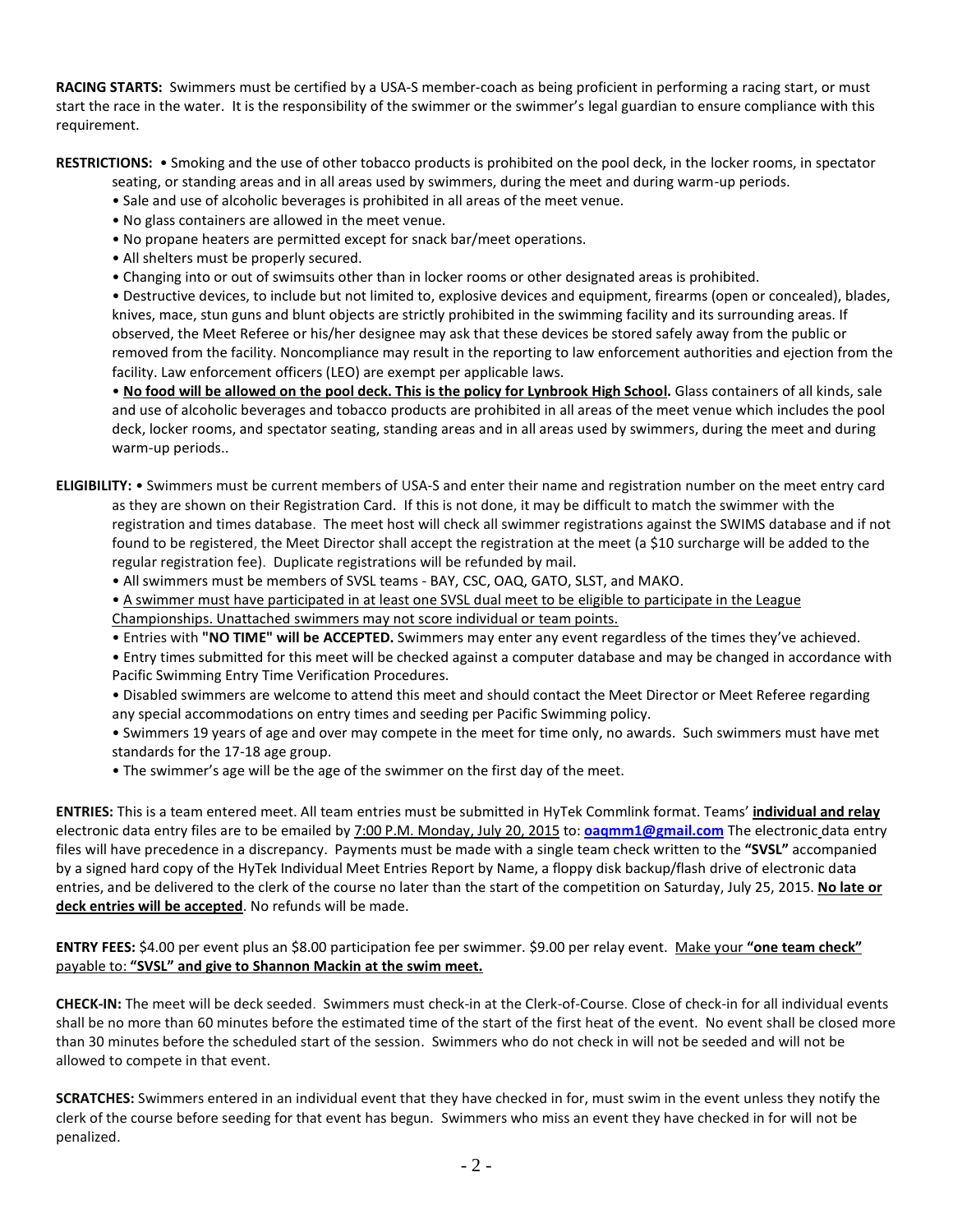### **SCORING:**

**Saturday –** Individual: Gold Flight: 20, 18, 16, 14, 12, 10, 8, 6, 4, 2 / Silver Flight: 10, 9, 8, 7, 6, 5, 4, 3, 2, 1 Relay: 40, 36, 32, 28, 24, 20, 16 \*Only relay team "A" per age group & gender will be scored

**Sunday –** There is no individual or team scoring of points.

# **AWARDS:**

**Saturday** – Distinctive awards for 1st-3<sup>rd</sup> and ribbons 4th through 10<sup>th</sup> place for both "Gold" and "Silver" Divisions. There will be team trophies for the top 3 teams with a special award for the team with the highest points per swimmer. Individual high point medal awards for 1<sup>st</sup> through 3<sup>rd</sup> for boys and girls in the "<u>Gold</u>" and "<u>Silver</u>" Divisions in the following age groups: 6 & UN (only one division), 7-8, 9-10, 11-12, 13-14, and 15-18. Each swimmer will be eligible to win a high point award in one flight only, that flight will be the one in which the swimmer places highest. **The "Gold Flight" will consist of swimmers with entry times equal to** or faster than 50% of all swimmers' entered. The "Silver Flight" will consist of all swimmers whose entry time is slower than **50% of all swimmers entered.** Swimmers achieving new "PC-A" times will be awarded "A" medals by their own swim club. "**All Star" certificates and patches will be awarded to swimmers placing 1st-6th in the "Gold Flight."**

**Sunday –** 9 & Up events will be awarded ribbons for the 1-8th place finishers in the 9-10, 11-12, 13-14, & 15-18 age groups. 11 & Up events will be awarded ribbons for the 1-8<sup>th</sup> place finishers in the 11-12, 13-14, & 15-18 age groups. 12 & UN. events will be awarded ribbons 1-8<sup>th</sup> place finishers in the 6 & Un., 7-8, 9-10, & 11-12 age groups. 18 & UN. events will be awarded ribbons for the 1-8<sup>th</sup> place finishers in the 6 & Un, 7-8, 9-10, 11-12, 13-14, & 15-18 age groups.

**ADMISSION:** Free. A two day program will be available for \$3.00

**REFRESHMENTS:** A snack bar will be available throughout the competition. Coaches and deck officials will be provided lunch.

**MISCELLANEOUS:** No overnight parking is allowed. Facilities will not be provided after meet hours.

|                   | <b>SATURDAY</b> |           |                |                   |                 | <b>SUNDAY</b>   |                 |
|-------------------|-----------------|-----------|----------------|-------------------|-----------------|-----------------|-----------------|
| <b>8 &amp; UN</b> | $9 - 10$        | $11 - 12$ | $13 - 18$      | <b>8 &amp; UN</b> | $9 - 10$        | $11 - 12$       | $13 - 18$       |
| 100 M.R.          | 200 M.R.        | 200 M.R.  | 200 M.R.       | 200 Free          | 200 Free        | 400 IM          | 400 IM          |
| 25 Fly            | 50 Fly          | 50 Fly    | <b>100 Fly</b> | 50 Breast         | 50 Breast       | 200 Free        | 200 Free        |
| 25 Back           | 50 Back         | 50 Back   | 100 Back       | 100 IM            | 100 IM          | 50 Breast       | 200 Breast      |
| 100 IM            | 100 IM          | 100 IM    | 200 IM         | 100 Back          | 100 Back        | 100 IM          | 100 Back        |
| 25 Breast         | 50 Breast       | 50 Breast | 100 Breast     | <b>100 Fly</b>    | <b>100 Fly</b>  | 200 Breast      | <b>100 Fly</b>  |
| 25 Free           | 50 Free         | 50 Free   | 100 Free       | 100 Free          | 100 Free        | 100 Back        | 100 Free        |
| 100 F.R.          | 200 F.R.        | 200 F.R.  | 200 F.R.       | 50 Back           | 50 Back         | 100 Fly         | 200 IM          |
|                   |                 |           |                | 100 Breast        | 200 IM          | 100 Free        | 200 Back        |
|                   |                 |           |                | 50 Fly            | 100 Breast      | 50 Back         | 100 Breast      |
|                   |                 |           |                | 50 Free           | 50 Fly          | 200 IM          | 200 Fly         |
|                   |                 |           |                |                   | 50 Free         | 200 Back        | 50 Free         |
|                   |                 |           |                |                   | <b>500 Free</b> | 100 Breast      | <b>500 Free</b> |
|                   |                 |           |                |                   |                 | 50 Fly          |                 |
|                   |                 |           |                |                   |                 | 200 Fly         |                 |
|                   |                 |           |                |                   |                 | 50 Free         |                 |
|                   |                 |           |                |                   |                 | <b>500 Free</b> |                 |

### **EVENT SUMMARY**